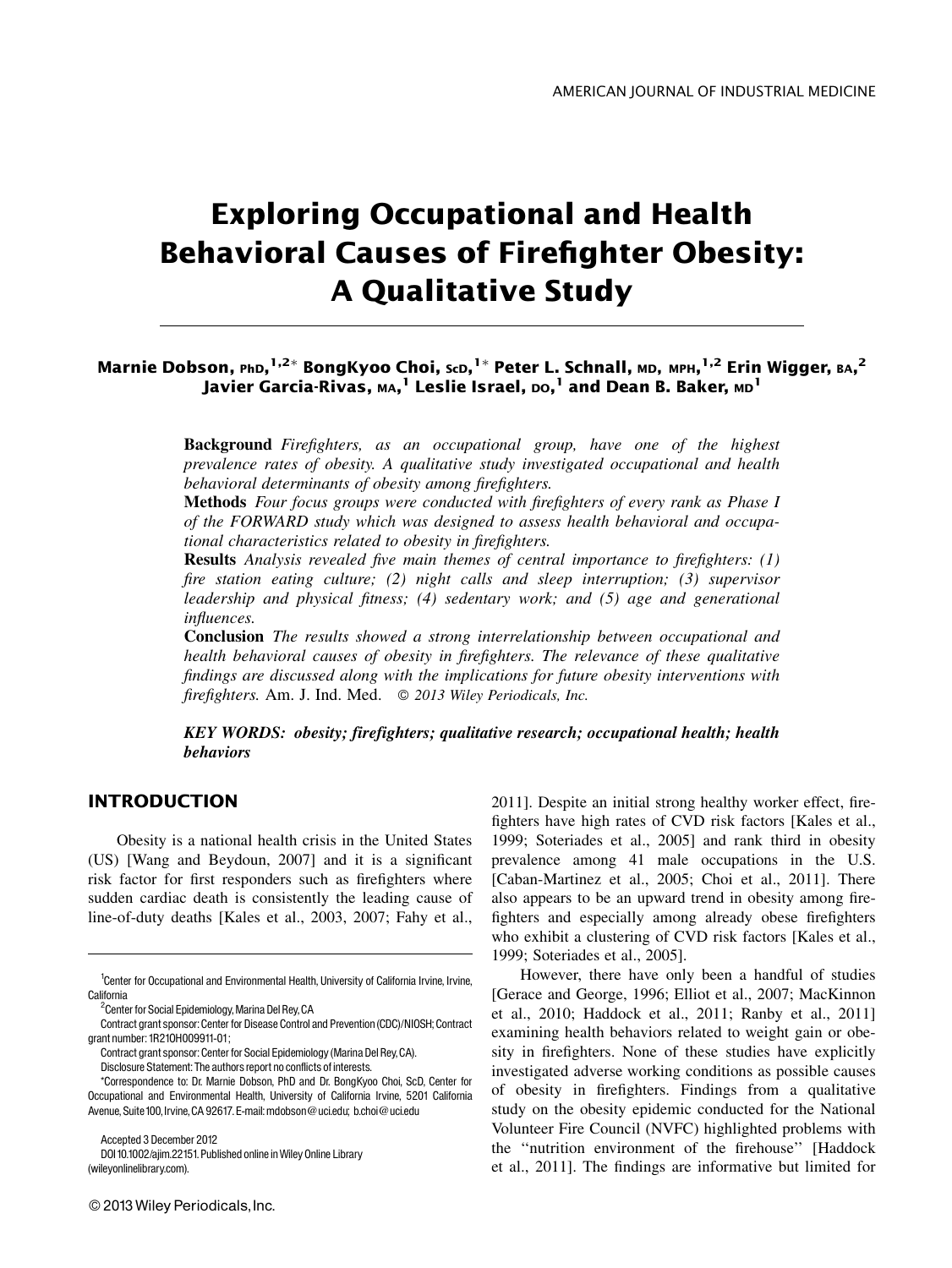understanding the multifactorial etiology of obesity. In addition, the focus groups in the NVFC qualitative study did not address possible interrelationships between working conditions, health behaviors and obesity. As a result, the nutrition recommendations for firefighters proposed in the NVFC report did not go beyond smart individual choices of healthy foods.

A recent firefighter health behavior intervention study, known as the PHLAME study, [Elliot et al., 2007; Ranby et al., 2011] assessed the effects of two health promotion interventions on BMI and eating behaviors and nutrition knowledge in 599 firefighters between 2000 and 2008. Elliot et al. [2007] showed some beneficial effects of the interventions on fruit and vegetable consumption, physical activity, and weight maintenance at the 1 year follow-up [Elliot et al., 2007]. However, results on subsequent waves of follow-up in this firefighter cohort revealed that the 12 month effect dissipated after 4 years [MacKinnon et al., 2010; Ranby et al., 2011]. The working conditions of firefighters were not considered in this study.

A growing epidemiological literature in other occupational groups has shown that working conditions including sedentary work [Ishizaki et al., 2004; Mummery et al., 2005; Ostry et al., 2006], shift work [van Amelsvoort et al., 1999; Morikawa et al., 2007; Scheer et al., 2009], long work hours [Shields, 2002; Lakdawalla and Philipson, 2007], and psychosocial stressors [Ishizaki et al., 2004, 2008; Kivimaki et al., 2006; Brunner et al., 2007; Block et al., 2009; Choi et al., 2010a] are associated with obesity. There is also evidence in firefighter and non-firefighter research that lifestyle risk factors such as diet and exercise behaviors may be affected by work characteristics [Murphy et al., 1999; Brisson et al., 2000; Schneider and Becker, 2005; Kouvonen et al., 2006; Atkinson et al., 2008; Morikawa et al., 2008; Devine et al., 2009; Nishitani et al., 2009; Choi et al., 2010b; Dobson et al., 2010]. Working conditions may play a role in the increasing obesity among firefighters.

Most firefighters work as first responders in a hierarchical organizational structure following a non-traditional work schedule (e.g., 10 or more 24 hr workdays per month), and often work additional shifts. Firefighters work in close-knit teams and share meals, sleep, train or participate in physical exercise together, suggesting social support may be an important factor. The highest proportion of emergency calls are for medical emergencies; fire calls have been decreasing nationally to only 4.7% of total calls [Karter, 2010]. Frequent emergency calls during the night can cause significant sleep disruption.

As part of the Firefighter Obesity Research: Workplace Assessment to Reduce Disease (FORWARD) project [Choi et al., 2011] this qualitative study investigates the interrelationship between occupational factors, health behaviors and obesity by drawing on the knowledge and expertise of firefighters themselves.

# METHODS

Qualitative research methods (e.g., ethnographic field work, interviews, or focus groups), prioritize and privilege the knowledge of those living or working in their everyday worlds as an epistemological starting point [Smith, 1987, 2005]. The methods can provide rich, descriptive data that may be missed when using quantitative methods which tend to ask and answer questions related to ''how often'' or ''how many,'' rather than ''what'' or ''why'' [Schonfeld and Farrell, 2010]. Qualitative approaches are being used increasingly in occupational health either as exploratory stand-alone projects or integrated with broader quantitative epidemiological surveys [Mergler, 1987, 1999; Black, 1994; Needleman and Needleman, 1996; Ballard et al., 2004; Gordon et al., 2005; Schonfeld and Farrell, 2010]. In particular, qualitative approaches can: offer support for existing theoretical models [Black, 1994; Schonfeld and Farrell, 2010]; guide data analysis and interpretation of quantitative surveys (triangulation as part of mixedmethods approaches) [Mergler, 1999; Ballard et al., 2004; Gordon et al., 2005]; and importantly; enhance collaboration with working people by offering them a forum for discussing the particular problems of their workplaces and health; and for developing feasible intervention programs [Mergler, 1987; Needleman and Needleman, 1996; Goldenhar et al., 2001].

# The FORWARD Project

The purpose of this project is to explore occupational and health behavioral risk factors for obesity in firefighters with the Orange County Fire Authority (OCFA) and the International Association of Fire Fighters (IAFF) Local 3631[Choi et al., 2011]. Phase I of the FORWARD project involved collecting qualitative data using focus group discussions with two main goals: to explore firefighter perspectives on their working conditions and health behaviors as they perceive them to be related to weight gain and obesity, and to develop a firefighter-specific work and health questionnaire, with firefighter input. This questionnaire was administered to 365 firefighters as part of Phase II of the FORWARD study and was completed December 2012.

### Population

The OCFA includes 62 fire stations which service 22 cities as well as unincorporated parts of a diverse, suburban county in Southern California. Structural fires are rare, comprising only 1.6% of calls in 2010 [OCFA, 2011]. Most calls are for emergency medical service (EMS; 69%), with 29% of calls classified as ''other'' (i.e., ruptures, hazmat, service calls, good intent, false alarms,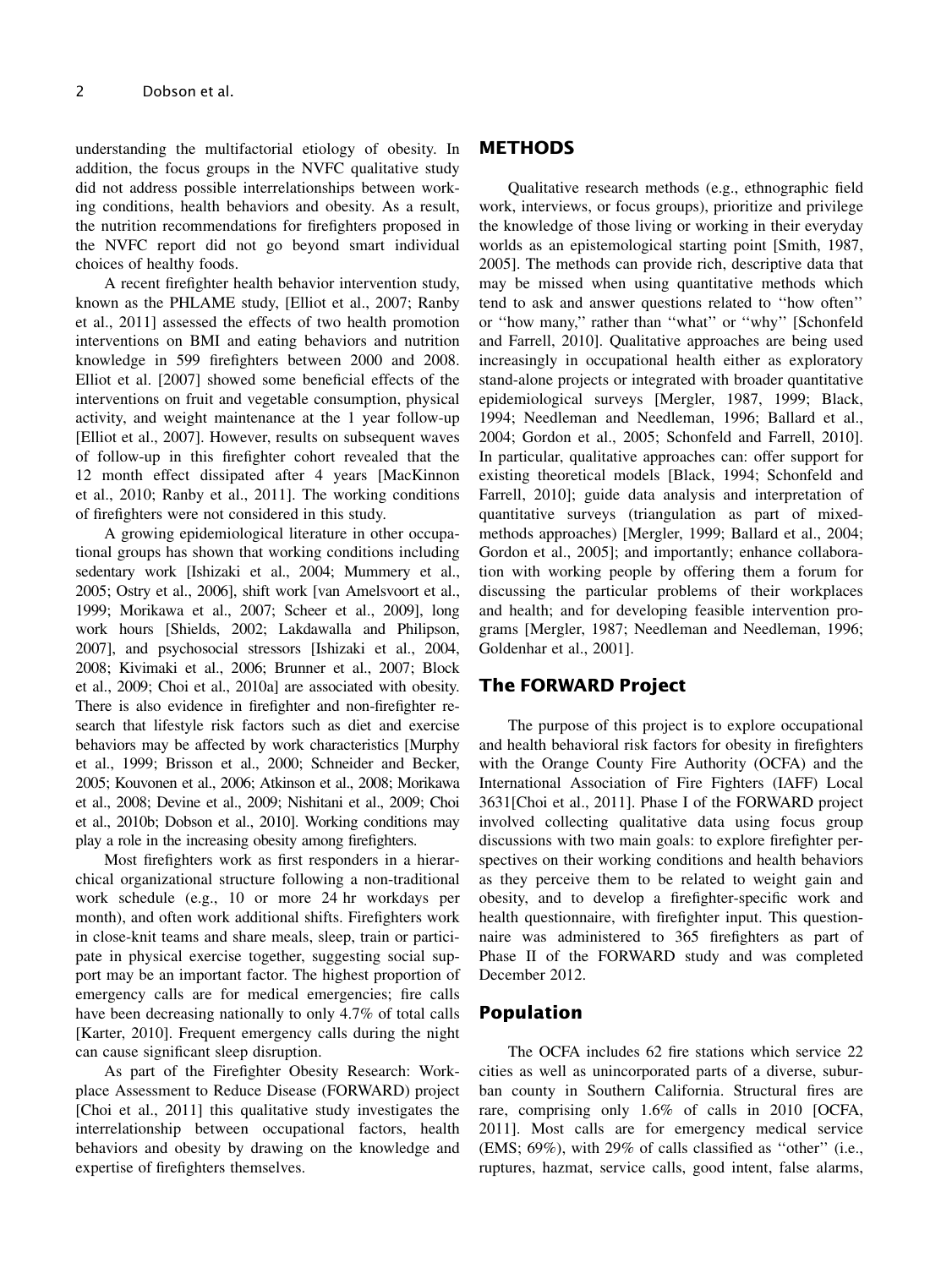or miscellaneous) [OCFA, 2011]. Most firefighters are qualified paramedic first responders. Firefighters in this organization work a required ten or eleven 24 hr shifts per month. Most also work two or three additional shifts (some mandatory, some voluntary) often resulting in consecutive 24 hr shifts of 48, 72, or 96 hr. They work in a team-oriented environment made up of an Engineer and usually one or two Firefighters/Paramedics as well as a Captain. There is a hierarchical, rank structure where the Captains are ultimately responsible for organizing work tasks and monitoring the health and well-being of the crew. Captains report to Battalion Chiefs who oversee several stations. When they are not responding to emergency calls, firefighters eat meals together, exercise, participate in trainings, sleep, and maintain station facilities and equipment.

Over 800 firefighters in this organization have voluntarily participated in a Wellness–Fitness (WFI) evaluation at the UC Irvine Center for Occupational and Environmental Health (COEH), where various cardiovascular risk factors are assessed biennially, including, blood pressure, blood lipid profiles, body mass index (BMI), skin-fold based body fat %, and cardiorespiratory aerobic fitness (estimated  $VO<sub>2</sub>$  max) capacity. Firefighters attending these examinations were recruited for the survey study.

# Focus Groups

Focus groups are one useful qualitative research method utilized mostly in the social sciences but increasingly in participatory action research (PAR) approaches in public health and occupational epidemiology [Mergler, 1987; Hugentobler et al., 1992; Laurell et al., 1992; De Koning and Martin, 1996; Farquhar et al., 2006; Rosskam, 2009]. Focus group methodology is useful for exploring and developing new ideas and, compared with one-on-one interviews, can bring researchers in contact with a larger number of people in a short period of time [Morgan, 1993; Greenwood and Levin, 1998; Krueger and Casey, 2000; Fern, 2001]. Additionally, a focus group can create a group effect which produces data from a group setting where members are "listening to others' verbalized experiences [which] stimulates memories, ideas and experiences in participants'' [Lindlof and Taylor, 2002] (p. 182) Focus groups can lead to the discovery of shared meaning about experiences and enables the capture of a form of "native language" in order to understand a situation. However, group dynamics can serve to stifle the thoughts and beliefs of some members of the group, especially where there is an explicit hierarchy, as in the quasi-military rankstructure of a fire department. To help mitigate this possibility, these focus groups were conducted with individuals of similar rank with the intention of allowing individuals to feel more comfortable to speak freely.

A Research Advisory Committee (RAC) was convened, consisting of the research team and representatives of the firefighter organizations involved, including management (OCFA), the union (IAFF Local 3631), and the Battalion Chief Officers Association. This group reviewed materials developed for use with the focus groups as part of the FORWARD study project and also helped to recruit participants for the focus groups and continues to meet regularly. The intent of this phase of the FORWARD study was to generate firefighter ideas about work and health behaviors related to obesity so that these themes could also help to triangulate results from the survey. The focus groups were moderated by a member of the research team [MD] experienced in qualitative approaches. In each focus group, at least 30 min or more were set aside for an openended discussion with a question prompt that asked firefighters: ''Can you share with us your ideas about why you think there might be a problem with obesity among firefighters in this organization?''

Four focus groups were conducted in January and February 2011 as part of Phase I of the FORWARD project (Table I). The majority of participants were men, which is not unexpected due to the low percentage of females in the organization  $\left( \langle 2\% \rangle \right)$ . Two focus groups were conducted with only Firefighters and Engineers in order to attain their unique perspectives without a supervising officer (e.g., Captain) present. One group discussion with Firefighters and Engineers only occurred at a local station (Group 1, FF/Engineers:  $n = 8$ ). A group with only Captains (all of whom had been out in field locations prior to taking staff positions at headquarters) formed another focus group (Group 2, Captains:  $n = 4$ ). Another discussion with Firefighters and Engineers only was held at the University research conference room after a crew attended a WFI examination (Group 3, FF/Engineers:  $n = 3$ ). The final focus group was held with Battalion Chiefs only (Group 4, Battalion Chiefs:  $n = 5$ ) at a local station. Firefighter's participating in the focus groups had a broad range of experience on the job, from 2 to 39 years and represented Firefighters, Paramedics, Engineers, Captains, and Battalion Chiefs (see Table I).

Written informed consent was not required as approved by the University of California, Irvine, Institutional Review Board (UCI-IRB), but all participants were given a UCI-IRB-approved study information sheet and were informed verbally of their rights and assured their information would be kept confidential. Names were not recorded and participants remain anonymous in this article. Sociodemograhic information of the participants was not requested beyond years of experience and job title to further protect the identity of participants. Focus groups took, on average, between 90 and 120 min and were audio-recorded and later professionally transcribed. The accuracy of the transcription was checked against the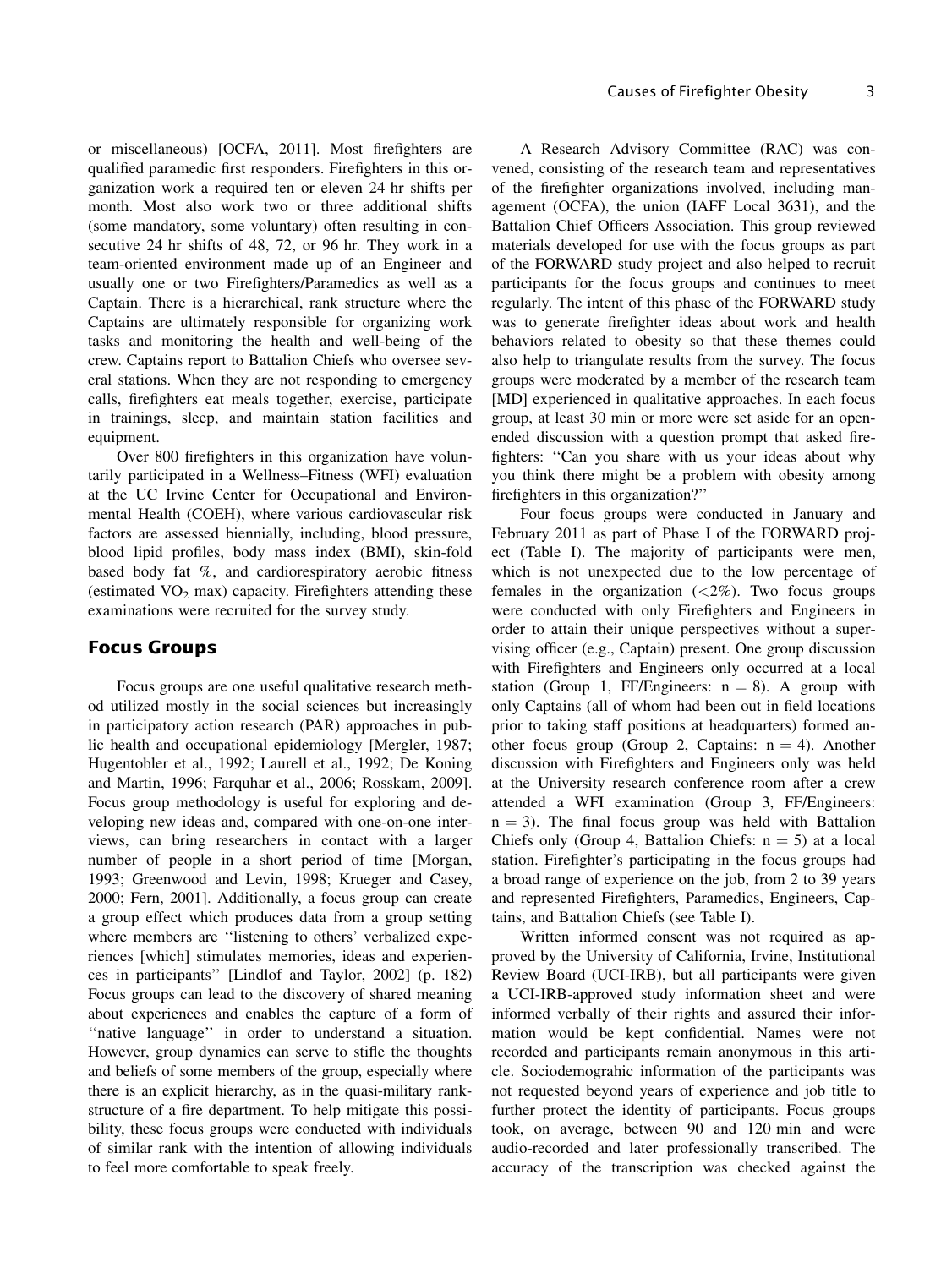#### $\overline{4}$ Dobson et al.

TABLE I. Characteristics of Firefighter Focus Group Participants

| <b>Job title</b>         | <b>Years on job</b> |
|--------------------------|---------------------|
| Group1-FF/Engineers      |                     |
| Paramedic                | 8                   |
| Engineer                 | 10                  |
| Paramedic                | 15                  |
| Paramedic                | 3                   |
| Paramedic                | 17                  |
| Firefighter              | a                   |
| Firefighter              | a                   |
| Firefighter              | a                   |
| Group 2-Captains         |                     |
| Captain                  | 25                  |
| Captain                  | 20                  |
| Captain                  | 20                  |
| Captain                  | 21                  |
| Group 3-FF/Engineers     |                     |
| Paramedic                | 2                   |
| Firefighter              | 2                   |
| Engineer                 | 20                  |
| Group 4-Battalion Chiefs |                     |
| <b>Battalion Chief</b>   | 32                  |
| <b>Battalion Chief</b>   | 39                  |
| <b>Battalion Chief</b>   | 22                  |
| <b>Battalion Chief</b>   | 36                  |
| <b>Battalion Chief</b>   | a                   |

emergency calls at the station so data from these three firefighters was not collected. One Battalion Chief came to the focus group late so data was not collected.

original audio recordings by the first author. Notes were also taken by at least two researchers [MD and BC] attending the discussions.

# Analysis of Focus Group Material

Grounded theory methodology allows for an inductive theory-building approach to qualitative methods which does not require a priori theory but provides a road-map through the process of analysis of qualitative data [Strauss and Corbin, 1990]. Since the focus group discussions were all guided by a main topic question, about the causes of obesity among firefighters, a shared language or certain ideas about firefighter obesity arose repeatedly across all four focus groups. Of particular interest to the FORWARD project, were the frequent discussions that described relationships between health behaviors such as eating habits and exercise or physical activity and occupational factors.

The moderator, an experienced qualitative methodologist, analyzed the transcripts, notes and audio-recordings from the four focus groups and, using a heuristic or common-sense approach used in grounded theory and other qualitative analysis, coded the transcripts into frequently occurring themes [Strauss and Corbin, 1990]. In this way, all the relevant discussion that occurred during these focus groups was sorted into one of the major themes or subthemes identified.

# RESULTS

Five main themes were identified in discussions with firefighters about the causes of firefighter obesity including: (1) fire station eating culture (which contained six sub-themes); (2) night calls and sleep interruption; (3) supervisor leadership and physical fitness; (4) sedentary work; and (5) age and generational influences.

#### (1) Fire station eating culture

Nutrition and eating behaviors in the firehouse were the first and most vocally discussed issue after asking the question prompt about causes of obesity among firefighters.

(a) Meal planning: "family style" or "eating out": Firefighters reported that in bigger stations (usually over two or more crews) a family-style form of meal preparation was common. All members of a crew take turns preparing meals for an entire shift when they are on-duty, and each member contributes \$5–10 towards two group meals, lunch and dinner. In smaller, less busy stations where only three or four people are on-duty at a time, it is usually deemed more affordable to eat out at low-cost, family restaurants or fast-food chains on the way back from calls or between calls. Some discussion centered on the issue that there was less family-style eating-in ''these days'' and more eating-out at convenience, fast food restaurants, as one Captain summarized:

> ... instead of going to the market, spending the time shopping they [a crew] will occupy that time doing something else routine and then they will stop at a fast food restaurant coming back from a call or they will go out and get it and then bring it back to eat it. And I think that's a big contributing factor [to obesity]... the fact that eating out has become more common place (Group 2, Captains).

There were mixed reports about the kind of foods purchased when eating out, some firefighters suggested people were beginning to choose healthier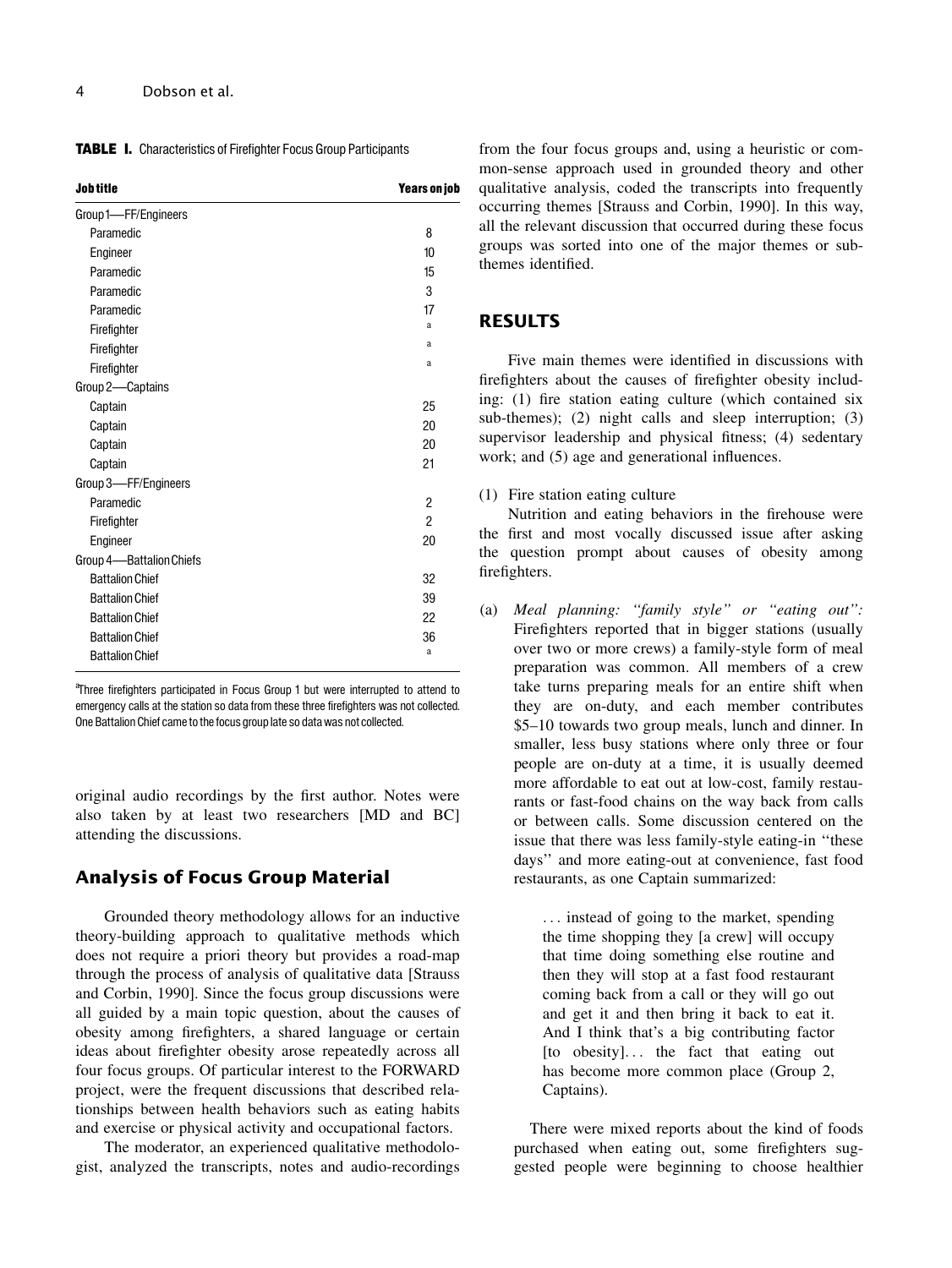options (e.g., sandwiches with salad versus fast-food burgers) but some pointed out that you often had to go along with the group. If the consensus was a fastfood burger location, healthier options might not be available.

(b) Portion size: Much of the discussion about eating centered on problems encountered with the familystyle eating in fire stations. Most felt that family-style meals led to preparing and eating larger quantities of food than necessary and eating when not hungry:

> I think first of all it is portion size...When you cook, and because we cook as a group, you have to make sure that you don't run out. Guys always go back for seconds. There's got to be a lot of it, and it's got to be cheap. (Group 1, FF/Engineers)

> ...When you are the cook you never ever want to run short. If anything, you are going to have enough or extra, but never run short. So it's part of the cultural thing because if you run short and someone gets one bite less that they need to fill them up, you are going to hear about it for a long time! So the culture of 'always buy at least enough and then more' also adds into that [eating too much] (Group 2, Captains).

The idea that there ''better be enough'' arose repeatedly in every focus group and it became clear that an emphasis within the firefighter community was on quantity of food over quality. Primarily, because people wanted to get their money's worth and secondly, that a relatively small amount of money had to stretch to feed 15 people at a time for lunch and dinner (mostly firefighters were individually responsible for breakfast). Food choices had to include meat and carbohydrates first, and always dessert, then fresh vegetables if money allowed. The general consensus was that cheaper, leaner meat, such as fish, and salads were not as fulfilling to people, as these firefighters expressed: ''I mean if you serve salad, you are going to hear about it. I mean that's just how the fire service is...'' and ''We make salads but then to make a salad you got to add lots of pasta in the salad.''

(c) Traditions and peer-pressure: From the ''rookie'' (new recruits) stage people are trained to prepare foods that are filling; as one Firefighter joked ''it better be hot, brown and plenty of it'':

> I mean it's better to be big and bland than small and concentrated and good flavor and all that. So that's how the mindset is that we

teach rookies, the environment that rookies are brought into when they are taught to cook. So you get these big heavy pasta meals and I mean there has to be meat... (Group 1, FF/Engineers)

The origins of these food preferences were discussed and there were an assortment of reasons given. Some said that it came from "old school" ideas about needing to ''fuel up'' for the possibility of busy, physically vigorous work demands.

Also discussed was a socialization process where new, younger Firefighters were encouraged to eat more to ''prove'' themselves and to win the respect of older firefighters. One Firefighter told the following story:

When I got hired and I went to this one station, there were 15 guys on and they were all 55 years old plus and they were all huge, like 6'5", 250 pounds; just big men. And so it's your first time at the fire station with all these big men, so you are kind of nervous about how much you are supposed to eat and when, and all that stuff. So one guy came over, he was the biggest guy. He said 'hey, you really want to impress all these guys? Eat as much food as you can, stuff it down as fast as you can, they will give you another plate and you will really impress these guys.' I said, really? Yeah. I started doing that and they said [he's alright] from day one. And I remember getting a call afterwards and I had to spit out all my food because it was almost twofold more than I [usually] eat. (Group 1, FF/Engineers)

(d) Call interruptions and eating habits: While the eating culture of the fire station appears to be a possible hindrance to healthy eating, firefighters also discussed certain occupational factors, especially frequent call interruptions, which made eating appropriate meals difficult. Call interruptions, firefighters suggested, sometimes caused them to ''eat too fast,'' or to miss meals because they were too busy responding to calls. Additionally, at stations where they cook family-style and groceries have already been bought for the lunchtime meal or dinner then crews will try and come back to cook and eat the meal but sometimes groceries or meals might go untouched in favor of fast food. Frequent call interruptions might also dictate the type of food that is bought and the way it is prepared because recipes have to be quick and hardy to withstand frequent interruptions: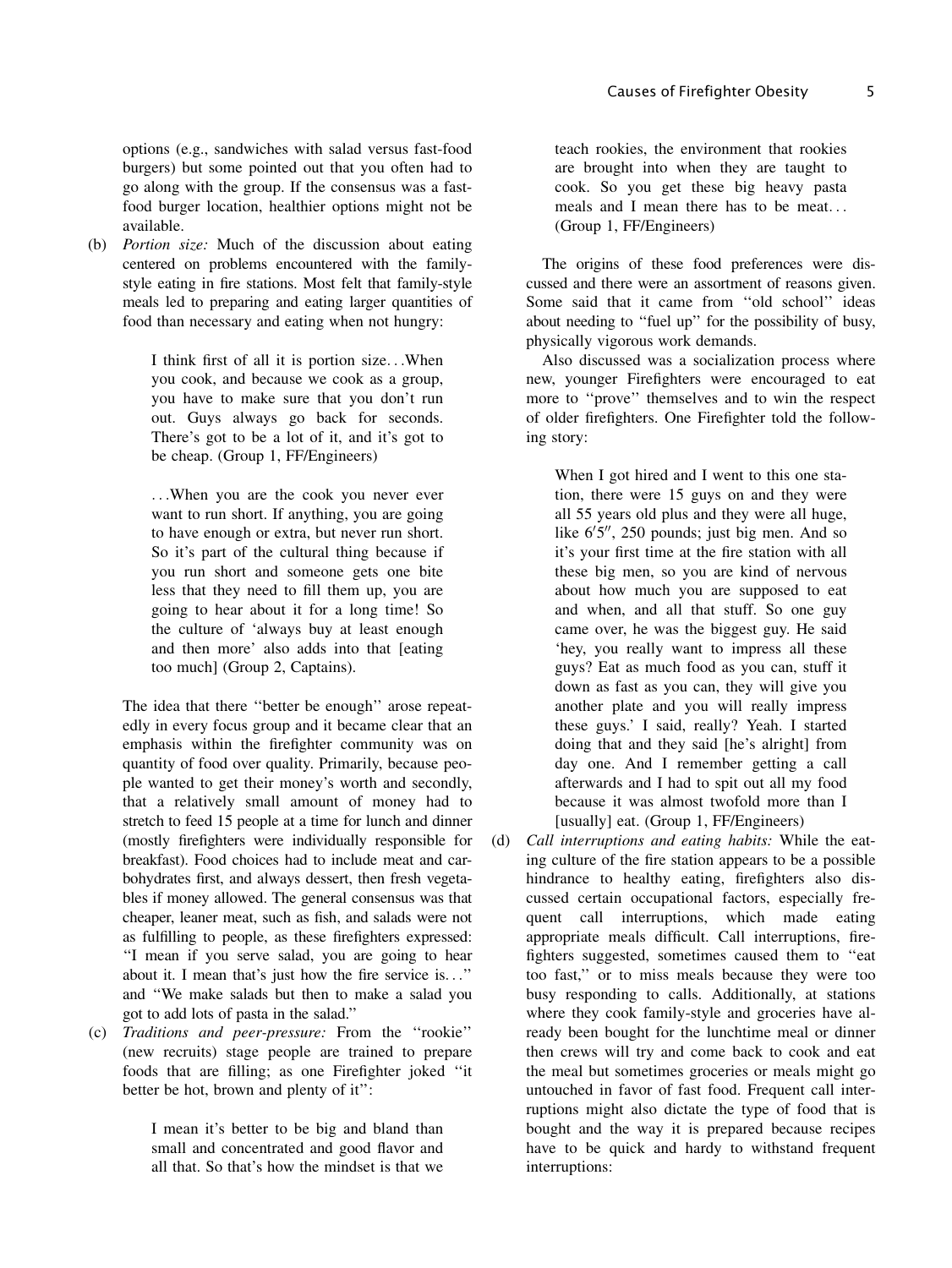That's a big thing too, if you try this big elaborate meal which takes a lot of time and we are in and out of this station all day. I mean we run X amount of calls ... if you don't have dinner on time and there's not enough of it, like I said, you are going to hear about it. So you keep it simple and make simple things and cheap things, like pastas (Group 1, FF/Engineers).

The combination of an eating culture with an emphasis on the quantity of food that ''fills people up''; use of recipes with cheap, high-caloric ingredients (such as red meat or pasta) which can withstand frequent interruptions, and are quick to prepare between emergency calls; might be a source of higher calorie intake and will be investigated further using fooddairy and survey data from the FORWARD study.

(e) Influence of fire station eating culture on ''making changes'': Several firefighters admitted that they actually ate better at home than at the station, further reinforcing the possibility that health behaviors might be superseded at work by the eating culture of the fire station. One Battalion Chief admitted that if he could eat with his wife at home he would be ''better off'' but that ''the job is not well suited for eating and sleeping in any kind of routine way.'' A few firefighters did admit that they had changed their lifestyle, including eating behaviors, at work and at home in response to weight gain and poor results on medical tests. For example, one Firefighter explained:

> I don't eat crap. I don't go out to fast food. I don't. We even changed our dietary habits at home as far as when we did our big shopping three weeks ago it was nothing like what our grocery shop or cart looked like two months ago ... we are not buying anymore frozen lasagnas... (Group 1, FF/ Engineers)

(f) High caloric snacking: In addition to overeating at meals, snacking was repeatedly discussed as a part of the eating culture in the fire station. High caloric snacks are readily available, particularly because desserts are an informal requirement of meal preparation and because of offerings from the general public:

> Another thing, alongside the portion size, is being a popular profession. You see a lot of people, especially around here because this is an elderly population – we get a lot of dessert stuff [from the community]. [Also] It's kind of been standard in the fire service

... that whenever you get a first, like your first fire or whatever, you bring in icecream. Well if you look in our refrigerators (there are always three shifts so there are three refrigerators), well usually there is always ice-cream in there. So naturally at night you sit down and you have ice-cream with the guys (Group 1, FF/Engineers).

As this Firefighter points out, snacking at night seems to be ubiquitous. It may also contribute to the camaraderie resulting from the close-knit working relationships among firefighter crews.

Use of high caloric, energy drinks to stay alert is also prevalent:

There is a big prevalence of firefighters using ''monster'' type drinks, these big 24 ounce [drinks] and they are just loaded with sugar ... but you see guys drinking those and again it's just empty calories. So they are eating normally like they always do and now you plop in two of those monsters and that adds 500 calories, now you multiply that over a course of the year and they have just added who knows how many calories to their diet and their activity level hasn't gone up (Group 1, FF/Engineers).

There appears to be an eating culture in the fire station which includes: peer pressure on new recruits to overeat, cooking more than enough food that is also cheap and filling and able to withstand frequent call interruptions, and snacking on high caloric foods to remain alert around the clock. These factors may be associated with higher caloric intake and where possible will be further investigated in the FORWARD sub-study and survey data analysis.

(2) Night calls and sleep interruption

Due to the 24 hr nature of a firefighter work shift, sleep interruption was discussed as a particularly difficult workplace issue and one that was also related to poor eating habits. Many discussed how this takes its toll, especially after a long time on the job. As one Battalion Chief explained:

The bottom line is, and I can remember this from our Paramedic days, I said ''you know what? I am not going to go to bed because I am probably going to get a call.'' You know what? Half the time, maybe a third of the time, I didn't get a call. I could have gotten some more sleep but you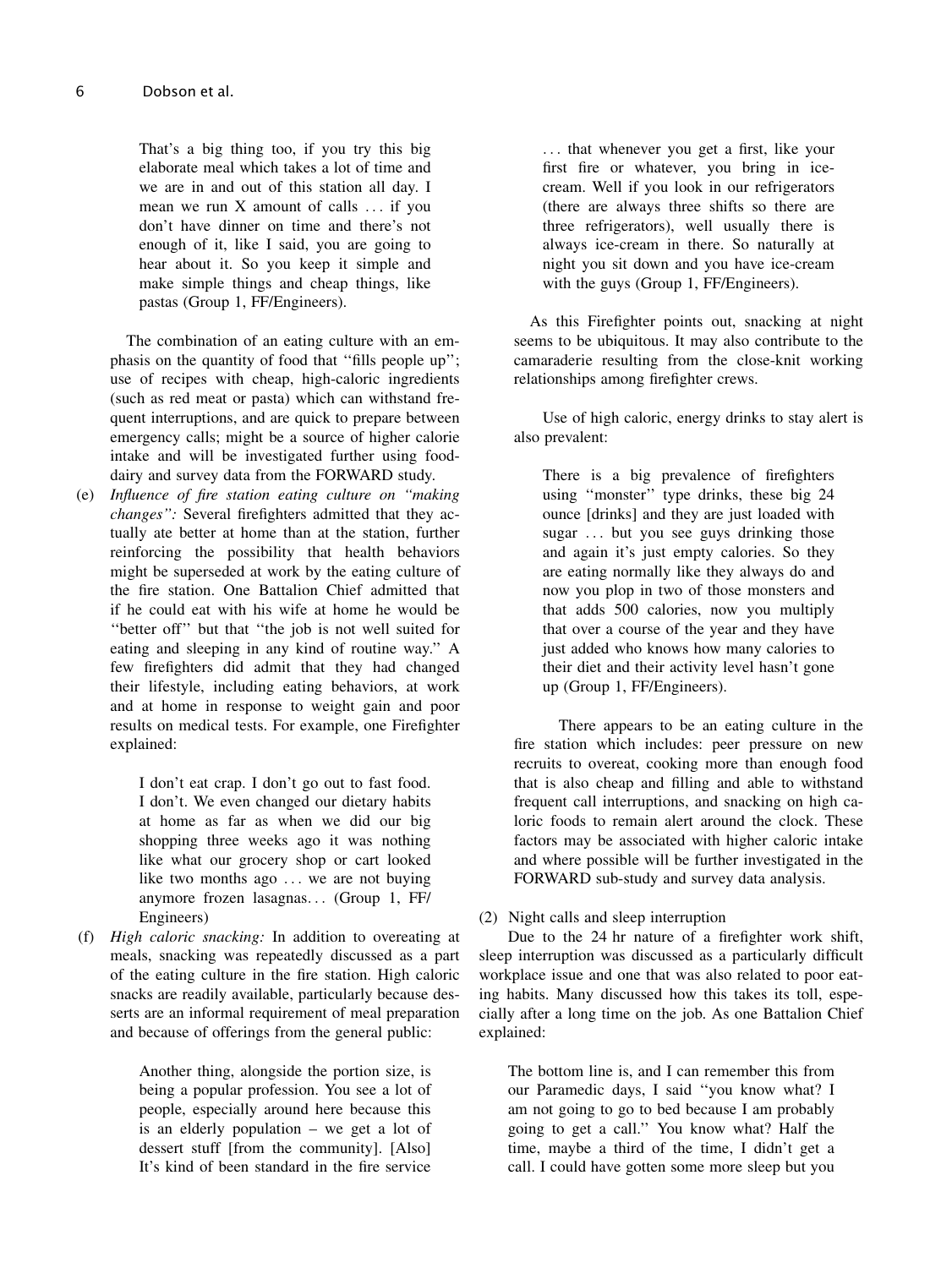stayed up anyway. The sleep patterns in this job are terrible especially on the busier days. And if you are up, or you are up and between calls, you've got more of an opportunity to snack or whatever. And at Christmas time... you can't even see the bottom of our counters. I mean literally...everyday there are no less than five people that bring us stuff... and that's tough if you haven't been sleeping much and you are tired and like some sweets (Group 4, Battalion Chiefs)

As discussed, snacking appears to be part of the social support environment of firefighters but simultaneously it also may help firefighters cope with fatigue from sleep interruptions. Many of the firefighters mentioned they sometimes eat at night to try and get back to sleep, or use energy drinks or caffeine to stay awake if they are busy with calls. Use of energy drinks is related to the need to be alert at all times of the day, despite fatigue, in order to respond to emergencies appropriately. A consequence of this constant need for alertness might be hyper-vigilance which could also affect sleep quality, as one Battalion Chief pointed out:

There is a huge difference in people's quality of sleep because our job causes us to be hyper-vigilant, so most of us are extremely light sleepers to the point where the slightest little drop of sound wakes you up...I have never used an alarm clock to wake up (Group 4, Battalion Chiefs).

Most of the other firefighters concurred with this statement during this focus group suggesting that with time, the effect of sleep interruptions might be a serious hazard. In addition, this Battalion Chief also pointed out that whereas firefighters in the early stages of their careers have little control over their schedule, including frequent call interruptions at night, when they are promoted they have more opportunity to control their schedule:

It's not unlike being parents, you are not in control of your schedule [in early stages of career]. And don't get me wrong, there is a reason why someone was promoted. It wasn't for the fame and fortune and glory of it, it was because it was time to get a few less calls. It was time to be able to sleep a little bit more at night, maybe controlling your deal. (Group 4, Battalion Chiefs)

#### (3) Supervisor leadership and physical fitness

Exercise while on-duty is encouraged, but is not mandatory in the OCFA. However, it fosters a peer-fitness counseling program as part of the WFI that train firefighters to encourage and work with their peers to increase physical fitness. Exercise while on-duty is also encouraged through access to fitness equipment at most stations. The OCFA's firefighter training academy also includes a physical fitness program for all new recruits. However, like many other fire departments nationwide, there are no required physical fitness standards to continue to perform the job. Instead, this concern is delegated to Captains' to maintain the fitness of his/her crew.

During the focus groups some significant constraints to exercising at the workplace were discussed. The higher ranks, Battalion Chiefs and Captains, also discussed how their jobs were similar to a regular desk job and that finding time to work out during a typical work day, with a heavy workload and pressing report deadlines, was very difficult even given the proximity of a workout space and equipment at headquarters. As one Staff Captain explained:

For most of us, our work can get in the way ... as much as you would like to work out, as much as they say you will have an hour to work out. If your deadline comes and you tell them, sorry I was at the gym, that doesn't carry. Most people tell you when you go onto staff, that people will gain 15 to 20 pounds... (Group 2, Captains)

On the other hand, lower rank firefighters discussed that participation in and adherence to on-duty exercise was based on the leadership of the crew's Captain. Some Captains, firefighters pointed out, adhered to a strict work schedule in the station in terms of maintenance of equipment, training, etc. before allowing the crew time to work out, whereas other Captains were more flexible. Firefighters also pointed out that if a Captain was lax with working out, it did not encourage individuals in the team to ''break rank'' and work out on their own:

The tone for the station is set by the Captain. I worked for Captains where fitness was not a priority...Some Captains sit on the rig when the guys work out and that puts pressure on the guys to hurry through their workout. There are Captains who participate and are supportive, Captains who don't participate and are neutral, and Captains who do not participate and are not supportive. It's a top down thing... (Group 3, FF/ Engineers)

While it was generally offered that the culture of fitness within the organization had changed for the better over the years, for most firefighters it was still dependent on their Captain leading by example.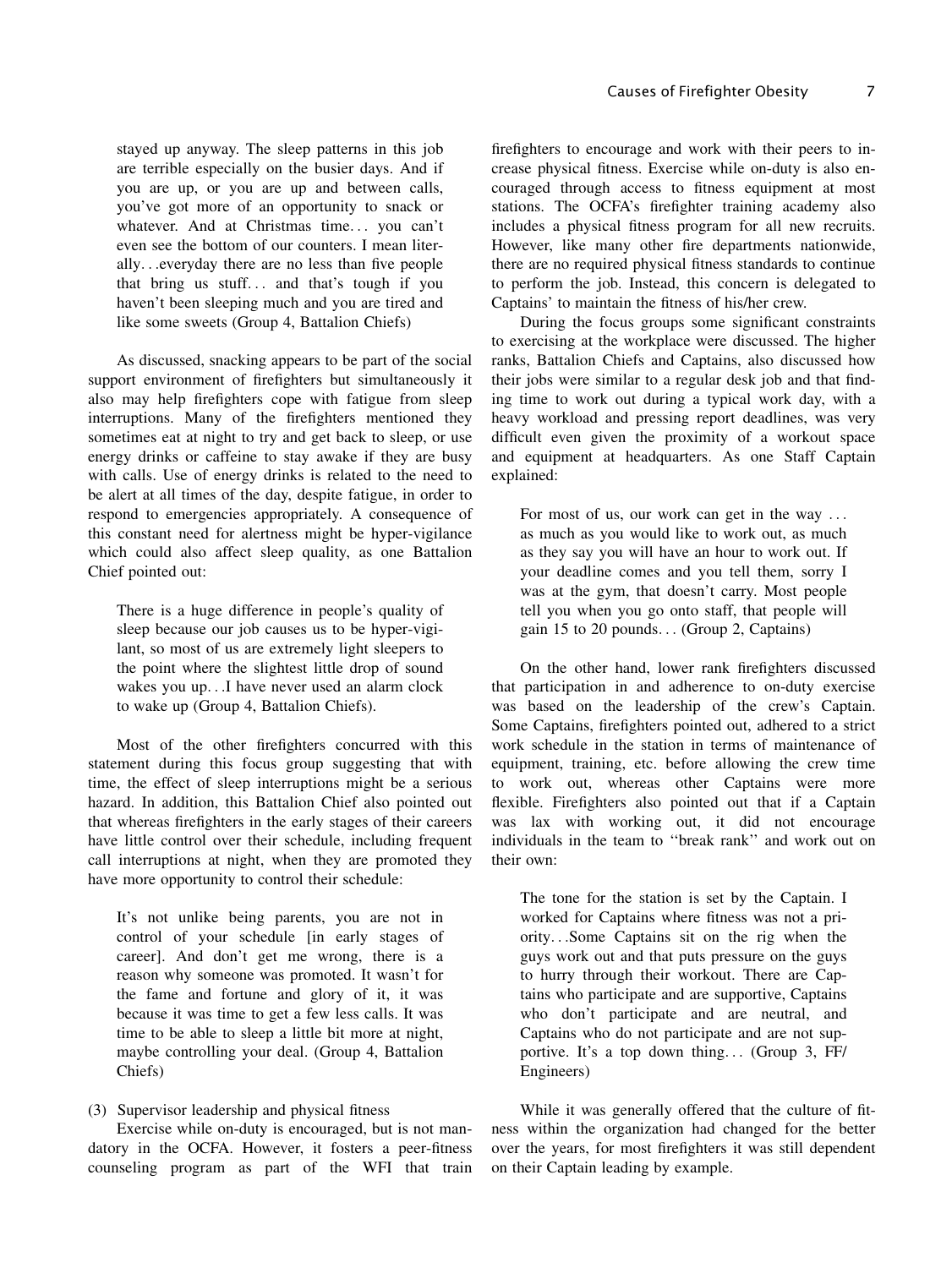#### (4) Sedentary work

The relationship between working conditions and health behaviors is a continued element of the themes and discussion in these focus groups. As mentioned previously, discussion included how call interruptions impact the eating culture of the fire station, how sleep disturbance from night calls affects eating behaviors, and how leadership affects on-duty exercise among those they supervise. There were also lengthy discussions in nearly every focus group around the greater level of sedentary work involved in firefighting today.

Archival data from the organization shows that the number of calls responding to fires has declined from 2.6% of total calls in 2007 to 1.6% in 2010 [USFA, 2007; OCFA, 2011]. This reflects an overall trend in the fire service nationally (14.7% of all calls were fire-related in 1990 compared to 4.7% in 2010) [Karter, 2010; Fahy et al., 2011]. The vast majority of calls are for EMS and not the physically demanding work of fighting fires as this Captain pointed out:

I don't think we run the number of physically demanding jobs that we once did. I think that ... running those types of calls we were physically exerting ourselves ... I think - at least for me working out as much as I do now didn't happen [then]. Early on I just got by being young and running calls and having a physically demanding job, [now] those calls have tapered off (Group 2, Captains)

Another Captain made the connection between an antiquated eating culture in the fire service that continues to emphasize the need to fuel up for a physically demanding job despite it being less physically demanding:

[The idea is that] I need to put fuel in the tank because you never know when the bell is going to ring and I am going to need all of those calories to be able to perform my job. So you stock up on food and as the call log goes down, but the culture of eating those meals stays, where there is less activity unless you are making it for yourself. So little by little that could explain part of why the levels [of obesity] have gone up because we are eating the same and we are not going to as many calls (Group 2, Captains)

Promotion into the higher ranks is accompanied by a change in required job tasks, increased responsibility and salary, but it also increases the amount of sedentary work. Lowered physical demands (less time in the field on calls), less time spent at on-duty exercise due to increasing responsibility and time constraints might represent risk factors for weight gain and obesity among the higher ranks.

While sedentary work increases with the desk duties of the higher ranks, firefighters suggested that even in the lower ranks, where physical demands are potentially higher, sedentary work was increasing due to greater use of technology in the fire service:

Today we sit down in front of that computer screen regularly for a good portion of a day to do training, to do reports, research whatever it may be, and so the number of hours your ass is in a chair has increased. (Group 1, FF/Engineers)

One reason for this may be that more of the required training for the lower ranks has become computerized:

We still do an ample amount of training but there is a lot of training ... that we provide on CD. Here, watch this CD and then take a test for continuing education [and] send it in Whereas I think it was different 15 years ago... We are going to take a look at different types of vegetation and how it's going to affect fire behavior during wildfire season. Well now we will sit there ... and we will look at a hill on videotape whereas before we would go out on the engine and we would have to climb that hill and actually look at the brush (Group 2, Captains)

There was discussion that firefighting work was generally not very physically demanding because structural fires were so infrequent and because training and use of technology further limited physical activity on the job. There was also discussion about whether this was different from the past, whether aging also affected physical activity levels, or whether there were generational differences that impacted physical activity and health behaviors in general.

(5) Age and generational influences

Many of the firefighters discussed a relationship between weight gain, obesity, and aging. Some felt that a combination of factors associated with being older could be responsible for poor health behaviors and obesity among older firefighters, including; increasing family responsibilities, less of a competitive attitude and focus on having a good physique, and more responsibilities at work as well as more sedentary work (as discussed above):

I am not the man I used to be 15 years ago. I am just not. Every day I tell myself, I want to be, I'd like to be, but it becomes less and less important as I go further and further in my career and as I get older in age. I used to run 10 miles a day. I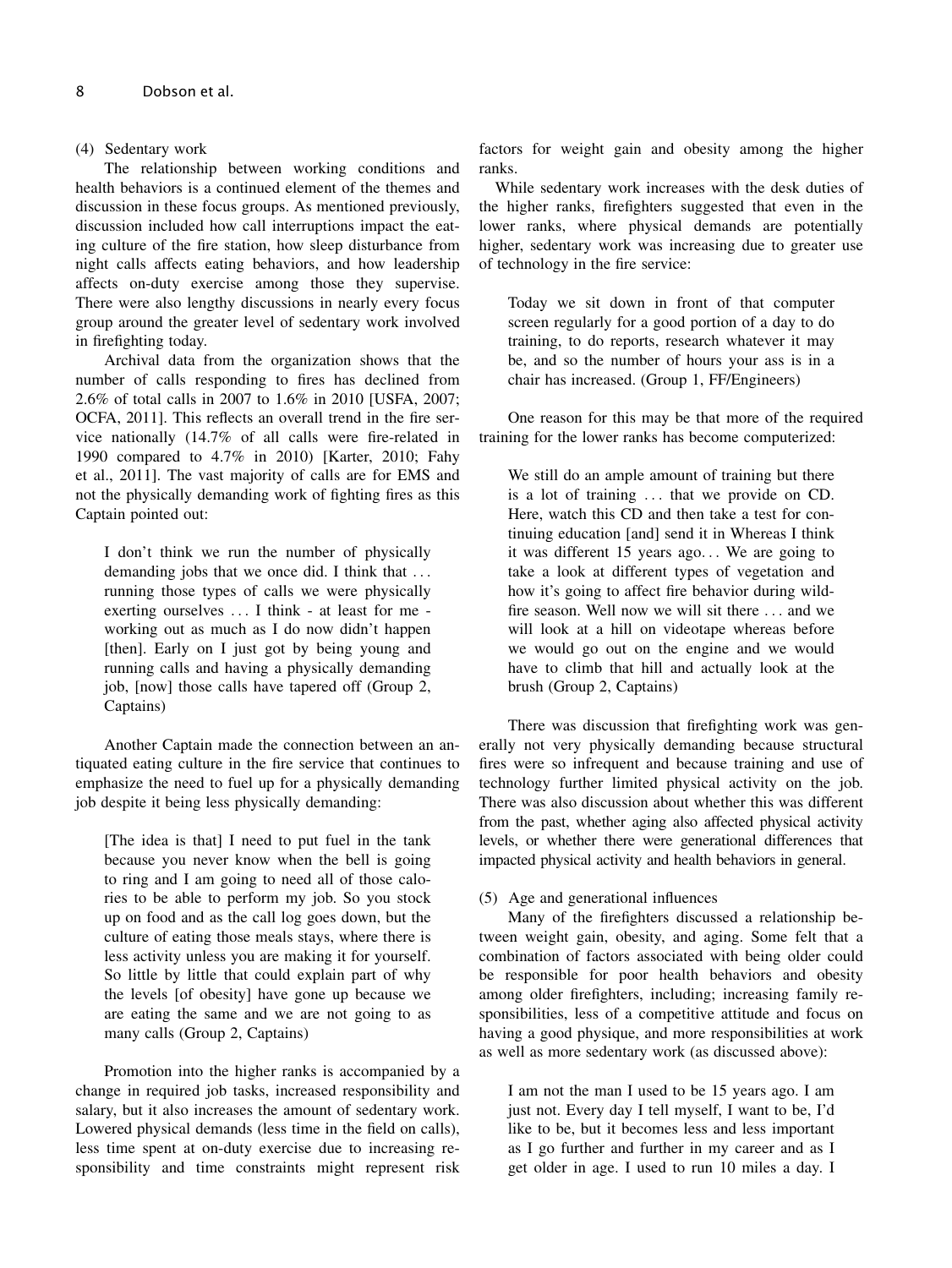don't care about running 10 miles any more... I want to survive my career. I don't care if I am the fastest, the biggest, the best... I go much more into a self-preservation mode where I am far less concerned about being the most physically fit, or even how I look compared to other people. (Group 2, Captains)

However, another Captain disagreed with his colleague saying he is the opposite. He wants to be fit to prolong his career and that self-preservation to him means getting healthier:

When you are younger you get by on being young AND running a lot of calls. If you don't change your dietary habits or change your routine (add working out) it's easy to get hit with 30 extra pounds. (Group 2, Captains)

This Captain went on to explain how he had gained weight because his workload was high and he had two children who were pursuing athletic scholarships. His family was traveling so much that he didn't have time to take care of himself on his days off. His last WFI medical had shown he had high cholesterol and the death of a colleague in the fire service had motivated him to hit the gym. He brings his own lunch to work and he and his wife changed dietary habits at home. This example shows the importance of understanding both work and non-work characteristics as they relate to health behaviors (e.g., dieting) and weight gain or obesity among firefighters.

Discussion also emerged around the idea of generational differences in health behaviors and differences in hiring practices now as opposed to the past, though there were conflicting opinions. Some of the higher ranking firefighters, as well as some of the younger firefighters, believed that the culture of the fire service in terms of health had been getting better in the past 10 years. Generally, focus group participants commented that younger firefighters were more interested in health and fitness than the firefighters who had been hired 30 years ago, indicating a possible generational difference. This was also highlighted in an internal report within the organization [Moore, 2005]. However, many of the older firefighters also thought that the younger generation of firefighters was engaged in more sedentary activity because they are part of the "Facebook Generation," always on the computer checking the internet:

... the younger generation also spends a lot more time doing activities that are more stationary, whether it's checking Facebook or tweeting or all that stuff, whereas I couldn't figure out how to tweet if you threw the book at me ... So I am 9

wondering even with the younger guys ... where after hours we would go out and play basketball after dinner until dark or maybe play under the lights ... maybe that doesn't happen any longer, because somebody sits down on their laptop and then starts checking e-mail or checking their Facebook page... (Group 2, Captains)

It was not clear whether younger firefighters were more focused on physical fitness or were less active (than their predecessors) because of sedentary activities such as computer games, cell phones and the internet. However, most felt that the organization was encouraging greater attention to physical fitness when hiring new firefighters. Some of the Captains discussed that the academy had been producing more physically fit rookies as well as hiring younger individuals than in the past:

They are producing a far superior athletic specimen out of the academy than we were. If we were physically fit when we got to our academy it was largely important to who we were, not what we did while we were there. Today that's completely different. They have got a ''full throttle, kick your ass, get you in shape or you are not going to get through the academy,'' physical fitness program that at least has you leave the academy at a high level of physical fitness. I also think we are hiring younger guys now. When I went to that academy the average age was 32. I was 32 when I went through, that was the average age in our academy, that's old for starting as a firefighter (Group 2, Captains).

#### **DISCUSSION**

This is the first study using qualitative research methodology to examine firefighters' perspectives on working conditions, health behaviors, and obesity. Findings suggest that obesity, eating behaviors, and exercise patterns may be not only a product of individual choice but are also influenced by the working conditions of firefighters, the culture of the fire station, and possible generational differences in the firefighter workforce.

These qualitative findings also offer support for the FORWARD study's theoretical model [Choi et al., 2011] which expands on current social-ecological models of health promotion [Stokols, 1992; Stokols, 1996; Golden and Earp, 2012] to posit direct effects of firefighter work on weight gain. Focus group findings reveal the possibility that the 24 hr nature of work (especially night calls), and the increasing sedentary nature of firefighter work may directly impact weight gain.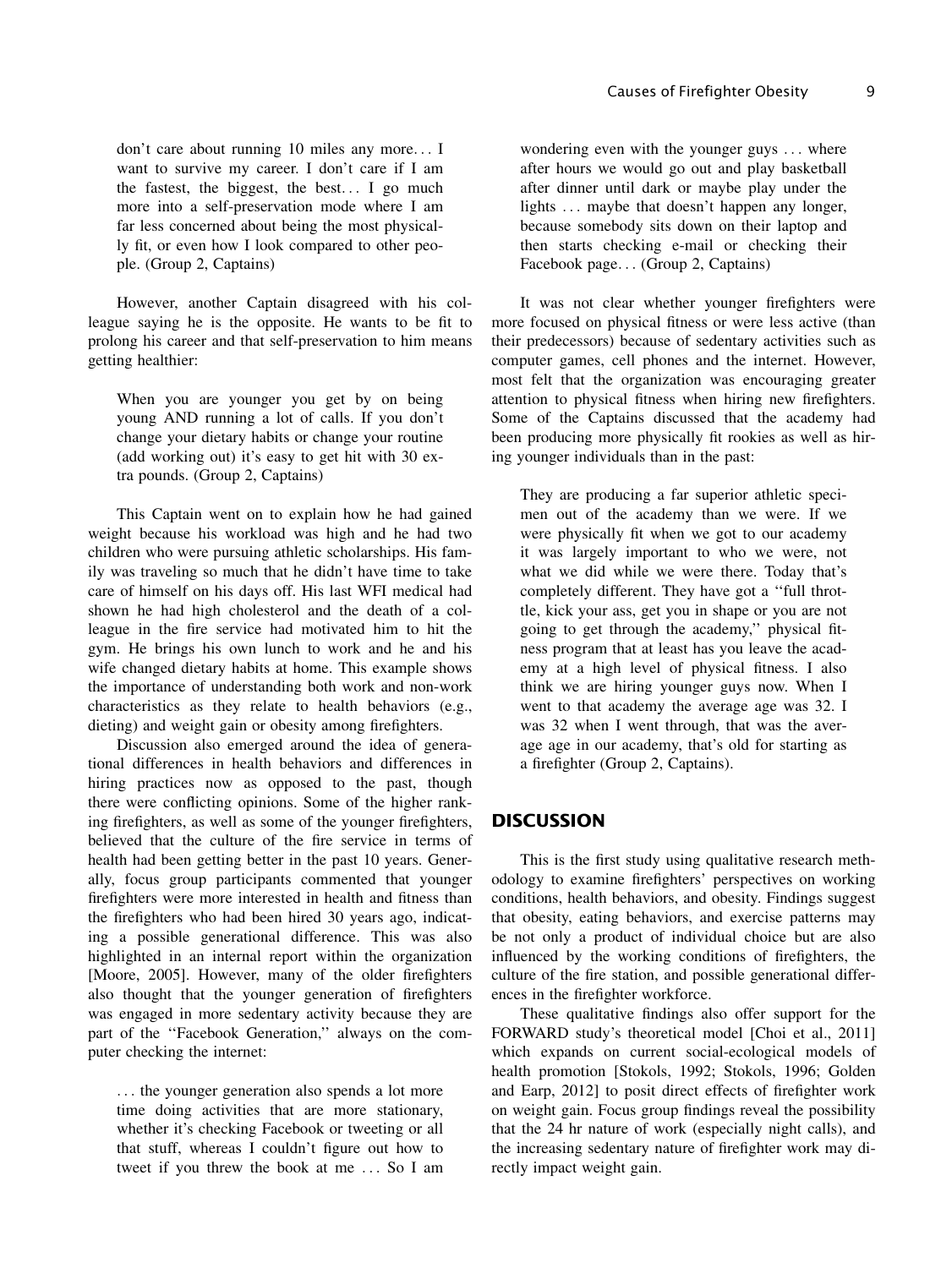This qualitative analysis identified five thematic topics (and several sub-themes) which show an integration of individual, cultural, and occupational causes of obesity among firefighters: (1) fire station eating culture; (2) night calls and sleep interruption; (3) supervisor leadership and physical fitness; (4) sedentary work; (5) age and generational influences. The implications of these findings are discussed in each of these areas relative to recent qualitative and intervention studies involving firefighters [Elliot et al., 2007; Staley, 2009; MacKinnon et al., 2010; Haddock et al., 2011; Ranby et al., 2011].

### Improving the Fire Station Eating Culture

First, confirming previous qualitative research [Haddock et al., 2011] the primary area of discussion in these focus groups revolved around nutrition at the fire station. Similar to the NVFC Report, firefighters, especially in large fire stations where family-style meal planning was common, complained of large portion sizes, over-eating, and high calorie food choices. Firefighters discussed their tendency towards over-eating and large portion sizes, as partly related to "eating like a man," and as seen in the peer pressuring of new recruits to consume large portion sizes in order to prove themselves. The idea that firefighters need to eat large portions of calorie-rich foods to "fuel-up", despite the declining physical demands of firefighting, may also be related to antiquated notions of firefighting as a physically demanding occupation.

This discussion suggests a gendered culture exists in many fire-stations, one that might be generationally specific. Masculinity and maleness is not just an individual attribute but has been linked to certain qualities such as toughness, strength and heroism, as well as to institutions, organizations or occupations, like firefighting or law enforcement, that embody these ideals [Reskin, 1988; Fraser, 1989; Acker, 1990; Connell, 1995; Connell and Messerschmidt, 2005]. Recently, some research has even suggested a cultural link between ''maleness'' and ''meat'' [Rozin et al., 2012]. While this eating culture continues along with the family-style meal preparation where everyone must participate—healthier food choices may be limited for individuals.

There were other features of the firefighter work environment that might be an indirect cause of weight gain through firefighter eating behaviors. Higher call volume in bigger, busier stations, where emergency calls frequently interrupt meals, may cause firefighters to eat too fast, and also promotes a certain kind of meal preparation that may discourage healthier recipes. Gerace and George [1996] also found that firefighters reported eating too fast due to anticipating call interruptions, and discussed that this habit ''can result in reduced awareness of the quantity eaten and

ingesting amounts that exceed the amount necessary for satiety" (p 598).

Similar to the NVFC report, firefighters identified snacking as a particular problem, partly related to the abundance of high-calorie treats brought to them by a grateful public, but also related to traditions that mark "firsts" (e.g., first fire) and involve eating together as a form of social support within a firefighter crew. Firefighters also mentioned that the accessibility of high-calorie snacks was detrimental to weight maintenance because snacking was a ubiquitous way of coping with job-related stress, particularly with emergencies, and to broken sleep at nights with accompanying fatigue.

A recent firefighter intervention study targeting firefighter nutrition, the PHLAME study, involved educating firefighters on the benefits of a healthy diet and regular exercise as well as fostering social norms and social support for healthy lifestyles [Elliot et al., 2007; Ranby et al., 2011]. The investigators credited the initial success of their health promotion interventions (increased consumption of fruits and vegetables after 1 year) to utilizing a team-based intervention. However, the effects of the interventions were not long-lasting [MacKinnon et al., 2010] and work-related effects (e.g., long working hours, interrupted sleep due to calls, etc.) were not assessed. Interventions were only introduced for the first 2 years, perhaps suggesting that ongoing changes to the fire station culture (e.g., to gendered eating behaviors), or within the firefighter community as a whole, are necessary to sustain changes to eating behaviors.

Currently OCFA has a peer-fitness trainer program to encourage ongoing physical fitness and weight loss. This program could be expanded to include a peer-nutrition trainer program. A cooking academy could also be included in the training of new recruits, thereby enhancing the capacity of the firefighting community to sustain changes in eating behaviors over the long term. Reducing mealtime call interruptions by rearranging shift schedules to cover meal times, might also lead to improvements in dietary practices and could be proposed as a dietary intervention that goes beyond individual food choices to include changes to the organization of work. Of course proposing changes to work schedules such as this may be more difficult than implementing changes to individual behavior.

# Improving Access to Physical Fitness Activities

The majority of OCFA firefighters appear to embrace physical fitness as part of their job, however, they may not do enough physical activity to balance high caloric intake with lower expenditures in an increasingly sedentary job [Dobson et al., 2010; Choi et al., 2011]. It also remains to be seen whether the effects of the firefighter academy's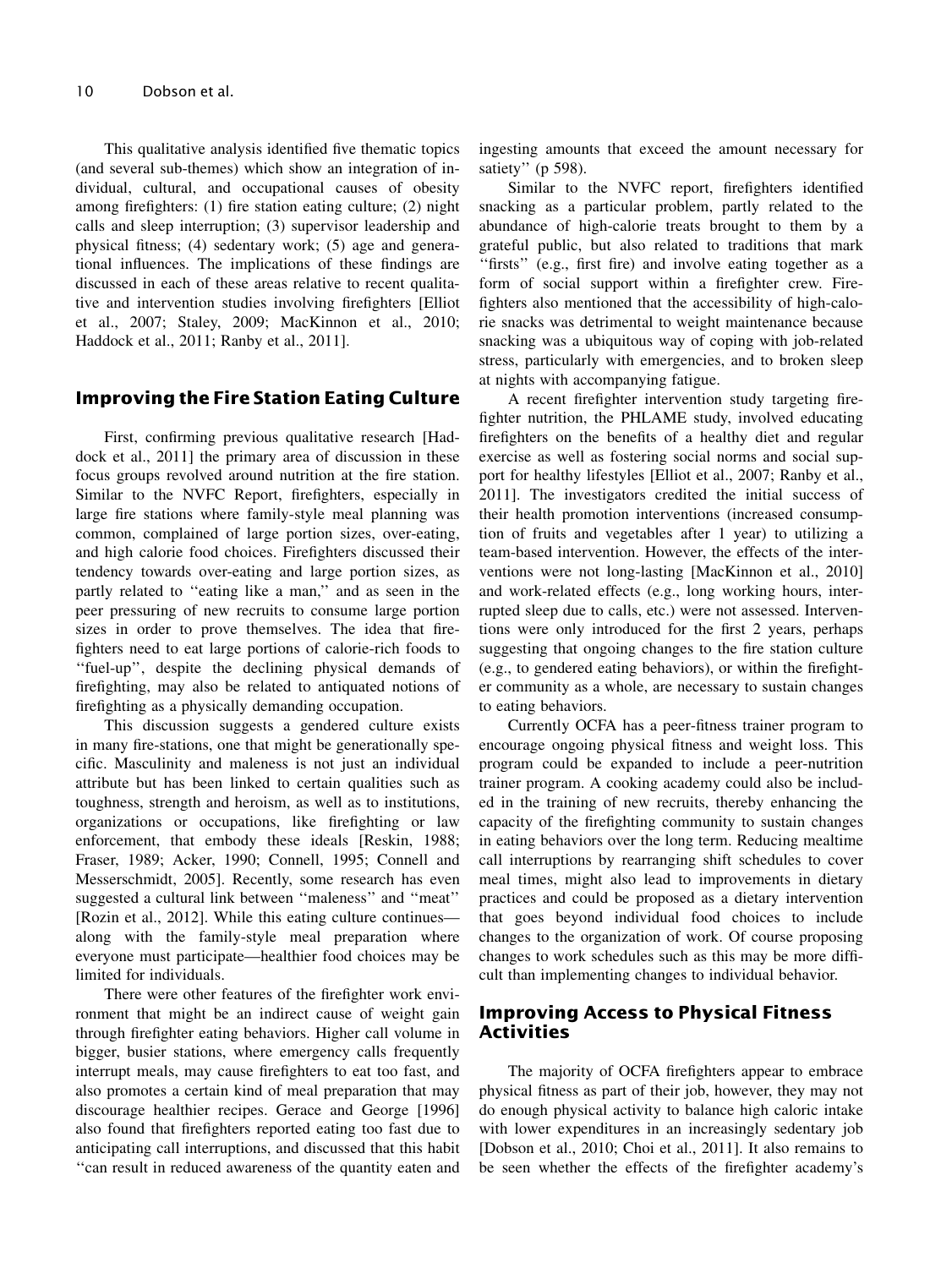recently enhanced physical fitness program will carry over and result in future generations of firefighters within this organization being more physically fit than previous generations.

In the ''Get Firefighters Moving'' intervention program, Staley [2009] designed a top-down health promotion physical fitness program which utilized a competitive team-sports approach, but that also involved firefighters in all elements of the planning and scheduling, as well as capitalizing on organizational norms and beliefs. Having management allow for time to be set aside, during nonemergency routine activities, for the team sports to take place showed an awareness of how the work environment can pose obstacles to physical fitness. Preliminary outcomes showed improvement in systolic blood pressure and body fat percent, but the long term effects were still uncertain [Staley, 2009]. However, an approach such as this might not work in all fire departments. OCFA, for example, has recently prohibited participation in teamsports while on-duty due to increased on-duty injuries and workers compensation costs, although all firefighters continue to have access to fitness equipment within the stations.

Some non-firefighter obesity intervention studies have shown some limited success by offering financial incentives for weight management or obesity reduction, including one study that returned \$5/month previously withheld by payroll for every positive step towards weight reduction [Jeffery, 2001]. Providing incentives to the firefighters who engage in physical activity at work and during offdays could be a possible intervention. However, given high salaries, the incentives would have to be high enough to have an impact. Incentivizing physical activity may be possible, but it will require discussions between OCFA and the IAFF regarding the current structure of the work environment that promotes or limits physical activity as well as when and for how long firefighters work out.

The importance of leadership by Captains in promoting the physical fitness of a crew was discussed as a potential problem contributing to obesity. OCFA Standard Operating Procedures (SOP) currently gives sole discretion to Captains to decide when and whether to initiate on-duty physical exercise for their crews. This appears to have resulted in inconsistency between crews in work-out time. Captains are required to take a leadership course as part of their promotion process; including a health promotion element in that process could be an important intervention plan in the future. Another possible organizational intervention could include instituting a policy that requires Captains to schedule physical fitness activities on a daily basis for their crew. This would encourage a more standardized approach to physical fitness across the organization rather than leaving it up to individual Captains (or individual firefighters) to motivate their crews. Investigating the current role and effectiveness of peer-fitness trainers may also be an important future step.

# Sedentary Work, Promotion, and Generational Differences in Activity

This study revealed issues related to obesity that went beyond nutrition and exercise behavior (which were also related to the work environment in many ways), to reveal possible direct influences in the firefighter work environment. Increasing sedentary work is an aspect of the firefighter work environment that firefighters believe may contribute to firefighter obesity. Less physical exertion on the job due to fewer fire-related calls, as well as increased sedentary activities due to increased reliance on computer technology for training and communications in general, were discussed as a new part of firefighting work that differed from work in the past.

Many firefighters suggested that younger firefighters were more health conscious than firefighters of the past. There was also a belief that health problems, such as obesity, would change with a younger cohort moving up the ranks, and as older firefighters, perhaps more associated with a masculine eating culture, begin to retire. However, there were mixed feelings about whether the younger generations were actually more sedentary than their older counterparts because they are considered part of the ''Facebook Generation,'' a generation brought up on TV, cell phones, video games, and computers.

On the other hand, sedentary work was also thought to increase with promotion into higher ranks. Captains and Battalion Chiefs spend more time behind a desk than in the field, and have far less physical demands placed on them which could contribute to an imbalance between caloric intake and expenditure, assuming there is no reduction in caloric intake among the higher ranks. While higher ranking firefighters have more control over their work schedules they may also have increased responsibilities and job demands which could serve as stressors and could inhibit (or limit) many from exercising during the work day. Given a positive association between aging and weight gain [Williams, 1997; Mozaffarian et al., 2011], it might be important to consider workplace policies that require, or incentivize, the higher ranks to engage in more frequent on-duty exercise. The FORWARD study is designed to assess physical activity and caloric intake in a sub-group of firefighters. Rank and generational effects will be assessed to see if there are any systematic differences in physical activity and caloric intake. Future intervention studies might need to stratify by rank, or design specific intervention programs for the different ranks, as a means to take into account the different work environments.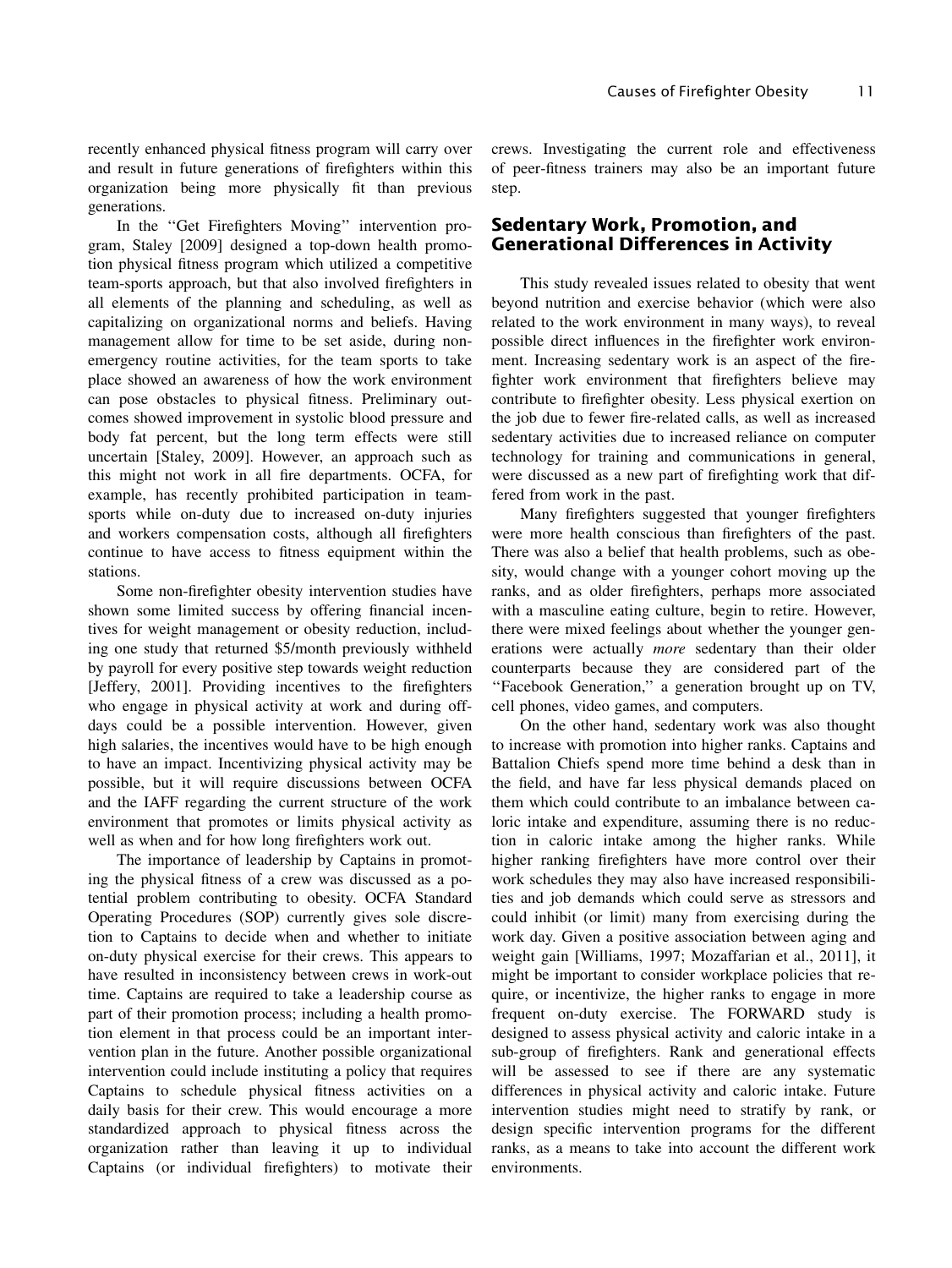# Effects of 24 Hr Shifts

Firefighters reported that sleep interruptions during a 24 hr shift, and having to be awake at night to respond to emergencies, can take its toll over time. Sleep interruption may encourage hyper-vigilance and permanently disturbed sleep patterns. Many firefighters discussed snacking and using caffeinated energy drinks to stay awake and alert during the day and night to respond to calls, which, over time, could affect weight. Moreover, sleep interruption, a structural feature of the 24 hr shift system, has been shown to be related to metabolic dysregulation [Knutson et al., 2007] perhaps contributing directly to obesity.

Firefighters at slower stations (with less frequent calls) may be more likely to get uninterrupted sleep; therefore research into differences in sleep quality between slower and busier stations is also being conducted as part of the FORWARD study. Future intervention studies should also focus on sleep patterns and health behaviors. For example, Takeyama et al. [2009] report on the effects of a modified night shift system on the fatigue levels of ambulance paramedics. A set amount of time was set aside for a crew to sleep while another crew covered all the calls and then they swap. If the FORWARD survey can confirm an association between sleep disruption and obesity, then a similar intervention to the one undertaken by Takeyama et al. could be considered.

# Study Limitations

As is always the case with qualitative data, there are limitations to the generalizability of the findings. However, qualitative studies also provide a rich source of contextualized data from the standpoint of those being studied and situating the ''researched'' as experts in their own work worlds [Gordon et al., 2005; Smith, 2005; Schonfeld and Farrell, 2010]. After four focus groups it appeared that information saturation occurred, with most of the discussion overlapping between groups fairly quickly. While, focus groups were conducted in one regional fire authority in Southern California, the OCFA covers a large and diverse geographical region with over 62 stations which are responsible for coverage of rural, suburban and urban spaces perhaps increasing the generalizability of these qualitative data findings. In addition, the results of eating culture at the fire stations are very similar to those of the NVFC report from a national firefighter focus group study [Haddock et al., 2011]. Most importantly, this qualitative study has contributed to consolidating an on-going, collaborative relationship with the firefighters, the union and OCFA which will continue to build towards future intervention projects [De Koning and Martin, 1996; Goldenhar et al., 2001].

# Future Intervention Projects

Individual behaviors are largely blamed for America's obesity epidemic, and institutional factors that go beyond the individual—including constraints on food choices, leisure-time physical activity, and increasingly, sedentary work—are often ignored as causes. These findings provide evidence that controlling obesity among firefighters will require integrating firefighter perspectives about the work and health behavioral causes of obesity into a comprehensive program to fight obesity that goes beyond individual health promotion efforts. These findings are in concert with the current NIOSH Total Worker Health<sup>TM</sup> strategy, which recommends integrating workplace health promotion and occupational health [Dejoy and Southern, 1993; Murphy and Sauter, 2004; LaMontagne et al., 2007; Landsbergis, 2009; NIOSH, 2011] to recognize a synergy between individual health behaviors and occupational factors.

Results from the FORWARD study will also be presented first to firefighter focus groups for their reactions and recommendations, as well as to the OCFA and IAFF Local 3631. This approach will give both firefighters and management an opportunity to consider the findings and recommend feasible changes in the context of their working lives and the priorities of their organization(s). By building upon this collaboration with firefighters, feasible and relevant worksite interventions could be developed to integrate behavioral and workplace changes to help prevent weight gain and obesity among firefighters.

# ACKNOWLEDGMENTS

This study was approved by the OCFA and IAFF Local 3631. We confirm that the manuscript has been read and approved by all named authors and that there are no other persons who satisfied the criteria for authorship but are not listed. We further confirm that the order of authors listed in the manuscript has been approved by all of us. We confirm that we have given due consideration to the protection of intellectual property associated with this work and that there are no impediments to publication, including the timing of publication, with respect to intellectual property. In so doing we confirm that we have followed the regulations of our institutions concerning intellectual property. Its contents are solely the responsibility of the authors and do not necessarily represent the official views of the CDC/NIOSH.

# **REFERENCES**

Acker J. 1990. Hierarchies, jobs, and bodies: A theory of gendered organizations. Gender Soc 4:139–158.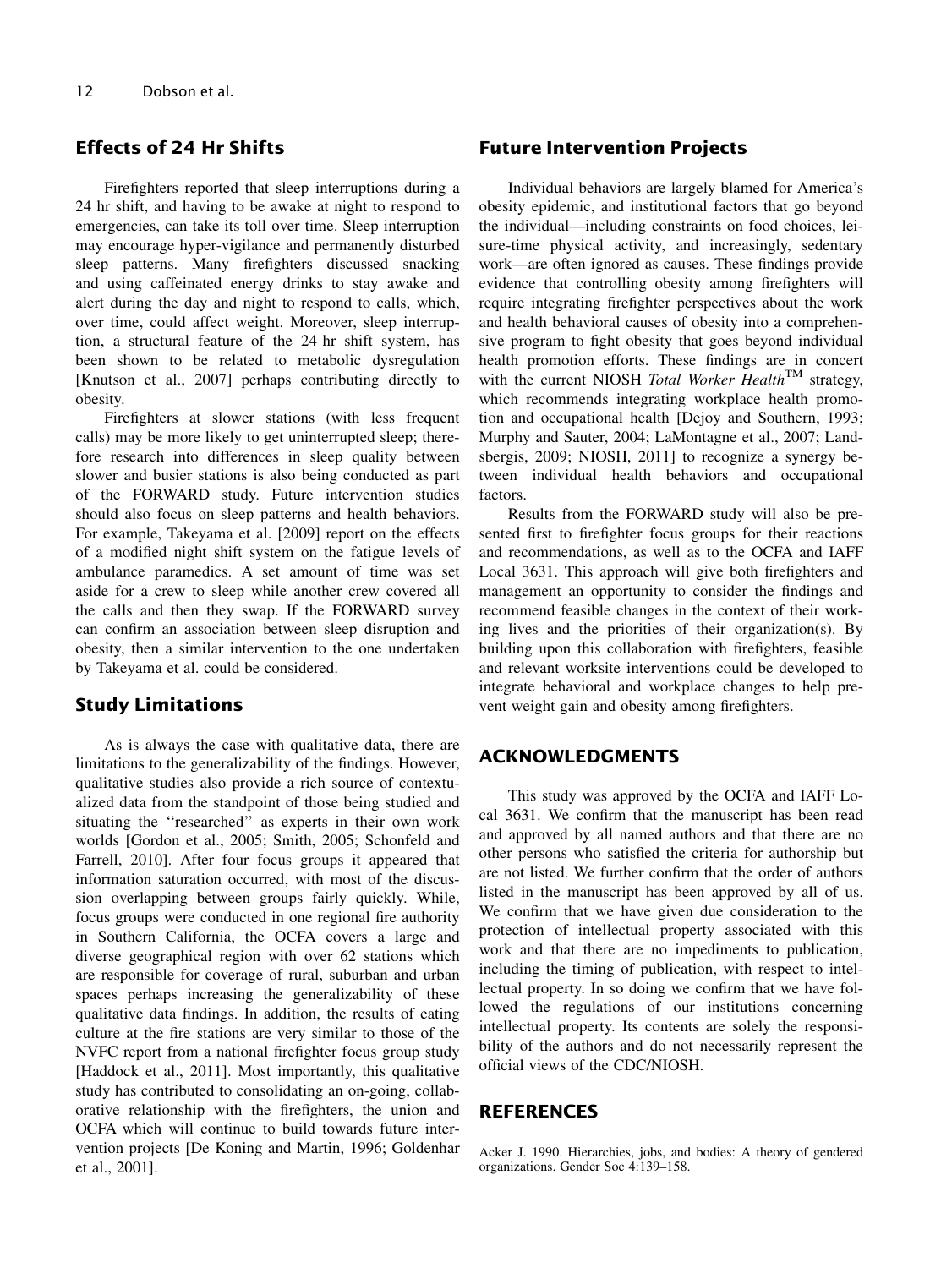Atkinson G, Fullick S, Grindey C, Maclaren D. 2008. Exercise, energy balance and the shift worker. Sports Med 38:671–685.

Ballard T, Corradi L, Lauria L, Mazzanti C, Scaravelli G, Sgorbissa F, Romito P, Verdecchia A. 2004. Integrating qualitative methods into occupational health research: A study of women flight attendants. Occup Environ Med 61:163–166.

Black N. 1994. Why we need qualitative research. J Epidemiol Community Health 48:425–426.

Block J, He Y, Zaslavsky A, Ding L, Ayanian J. 2009. Psychosocial stress and change in weight among US adults. Am J Epidemiol 170(2):181–192.

Brisson C, Larocque B, Moisan J, Vézina M, Dagenais G. 2000. Psychosocial factors at work, smoking, sedentary behavior, and body mass index: A prevalence study among 6995 white collar workers. J Occup Environ Med 42:40–46.

Brunner E, Chandola T, Marmot M. 2007. Prospective effect of job strain on general and central obesity in the Whitehall II study. Am J Epidemiol 165(7):828–837.

Caban-Martinez A, Lee D, Fleming L, Gomez O, LeBlanc W, Pitman T. 2005. Obesity in US workers: The national health interview survey, 1986 to 2002. Am J Public Health 95(9):1–9.

Choi B, Schnall P, Dobson M, Yang H, Landsbergis P, Baker D. 2010a. Job control and job demands as risk factors for central obesity in US workers: A 9-year follow-up study. 4th International Congress of Occupational Health on Psychosocial Factors at Work, Amsterdam, Netherlands.

Choi B, Schnall P, Yang H, Dobson M, Landsbergis P, Israel L, Karasek R, Baker D. 2010b. Sedentary work, low physical job demand, and obesity in US workers. Am J Ind Med 53(11):1088– 1101.

Choi B, Schnall P, Dobson M, Israel L, Landsbergis P, Galassetti P, Pontello A, Kojaku S, Baker D. 2011. Exploring occupational and behavioral risk factors for obesity in Firefighters: A theoretical framework and study design. Saf Health Work 2:301– 312.

Connell R. 1995. Masculinities. Berkeley, CA: University of California Press.

Connell R, Messerschmidt J. 2005. Hegemonic masculinity: Rethinking the concept. Gender Soc 19(6):829–859.

De Koning K, Martin M, editors. 1996. Participatory research in health: Issues and experiences. London, UK: Zed Books.

Dejoy D, Southern D. 1993. An integrative perspective on work site health promotion. J Occup Med 35(12):1221–1230.

Devine C, Farrell T, Blake C, Jastran M, Wethington E, Bisogni C. 2009. Work conditions and the food choice coping strategies of employed parents. J Nutr Educ Behav 41:365–370.

Dobson M, Schnall P, Choi B, Israel L, Baker D. 2010. Work, health behaviors and obesity in Firefighters: A pilot study. 4th International Congress of Occupational Health on Psychosocial Factors at Work. Amsterdam, Netherlands.

Elliot D, Goldberg L, Kuehl K, Moe E, Breger R, Pickering M. 2007. The PHLAME (Promoting Healthy Lifestyles: Alternative Models' Effects) Firefighter study: Outcomes of two models of behavior change. J Occup Environ Med 49(2):204–213.

Fahy R, LeBlanc P, Molis J. 2011. Firefighter fatalities in the United States-2010. National Fire Protection Association.

Farquhar S, Parker E, Schulz A, Israel B. 2006. Application of qualitative methods in program planning for health promotion interventions. Health Promot Pract 7(2):234–242.

Fern E. 2001. Advanced focus group research. Thousand Oaks, CA: Sage Publications.

Fraser N. 1989. Unruly practices: Power, discourse and gender in contemporary social theory. Minneapolis: University of Minnesota Press.

Gerace T, George V. 1996. Predictors of weight increases over 7 years in fire fighters and paramedics. Prev Med 25:593– 600.

Golden S, Earp J. 2012. Social ecological approaches to individuals and their contexts: Twenty years of health education & behavior health promotion interventions. Health Educ Behav 39:364–372.

Goldenhar LM, LaMontagne AD, Katz T, Heaney C, Landsbergis P. 2001. The intervention research process in occupational safety and health: An overview from the national occupational research agenda intervention effectiveness research team. J Occup Environ Med 43(7):616–622.

Gordon D, Ames G, Yen I, Gillen M, Aust B, Rugulies R, Frank J, Blanc P. 2005. Integrating qualitative research into occupational health: A case study among hospital workers. J Occup Environ Med 47(4):399–409.

Greenwood D, Levin M. 1998. Introduction to action research: Social research for social change. Thousand Oaks, CA: Sage Publications.

Haddock CK, Poston WSC, Jahnke SA. 2011. Addressing the epidemic of obesity in the United States Fire Service–A report prepared by the National Volunteer Fire Council. Greenbelt, MD, Center for Fire, Rescue, and EMS Health Research, National Development and Research Institutes, LLC, National Volunteer Fire Council.

Hugentobler MK, Israel BA, Shurman SJ. 1992. An action research approach to workplace health: Integrating methods. Health Educ Q 19(1):55–76.

Ishizaki M, Morikawa Y, Nakagawa H, Honda R, Kawakami N, Haratani T, Kobayashi F, Araki S, Yamada Y. 2004. The influence of work characteristics on body mass index and waist to hip ratio in Japanese employees. Ind Health 42(1):41–49.

Ishizaki M, Nakagawa H, Morikawa Y, Honda R, Yamada Y, Kawakami N. 2008. Japan Work Stress and Health Cohort Study Group. Influence of job strain on changes in body mass index and waist circumference – 6-year longitudinal study. Scand J Work Environ Health 34(4):288–296.

Jeffery RW. 2001. Public health strategies for obesity treatment and prevention. Am J Health Behav 25(3):252–259.

Kales S, Polyhronopoulos G, Aldrich J, Leitao E, Christiani D. 1999. Correlates of body mass index in hazardous materials Firefighters. J Occup Environ Med 41:589–595.

Kales S, Soteriades E, Christoudias S, Christiani D. 2003. Firefighters and on-duty deaths from coronary heart disease: A case control study. Environ Health Global Access Sci Source 2:14.

Kales S, Soteriades E, Christophi C, Christiani D. 2007. Emergency duties and deaths from heart disease among firefighters in the United States. New Engl J Med 356:1207–1215.

Karter MJ. 2010. Fire loss in the United States 2010. Retrieved 6/11/ 2012, 2012, from http://www.nfpa.org/itemDetail.asp?categoryID= 955&itemID=23850&URL=Research/Fire%20statistics/The%20U.S. %20fire%20service

Kivimaki M, Ferrie J, Shipley M, Brunner E, Vahtera J, Marmot M. 2006. Work stress, weight gain and weight loss: Evidence for bidirectional effects of job strain on body mass index in the Whitehall II study. Int J Obes 30:982–987.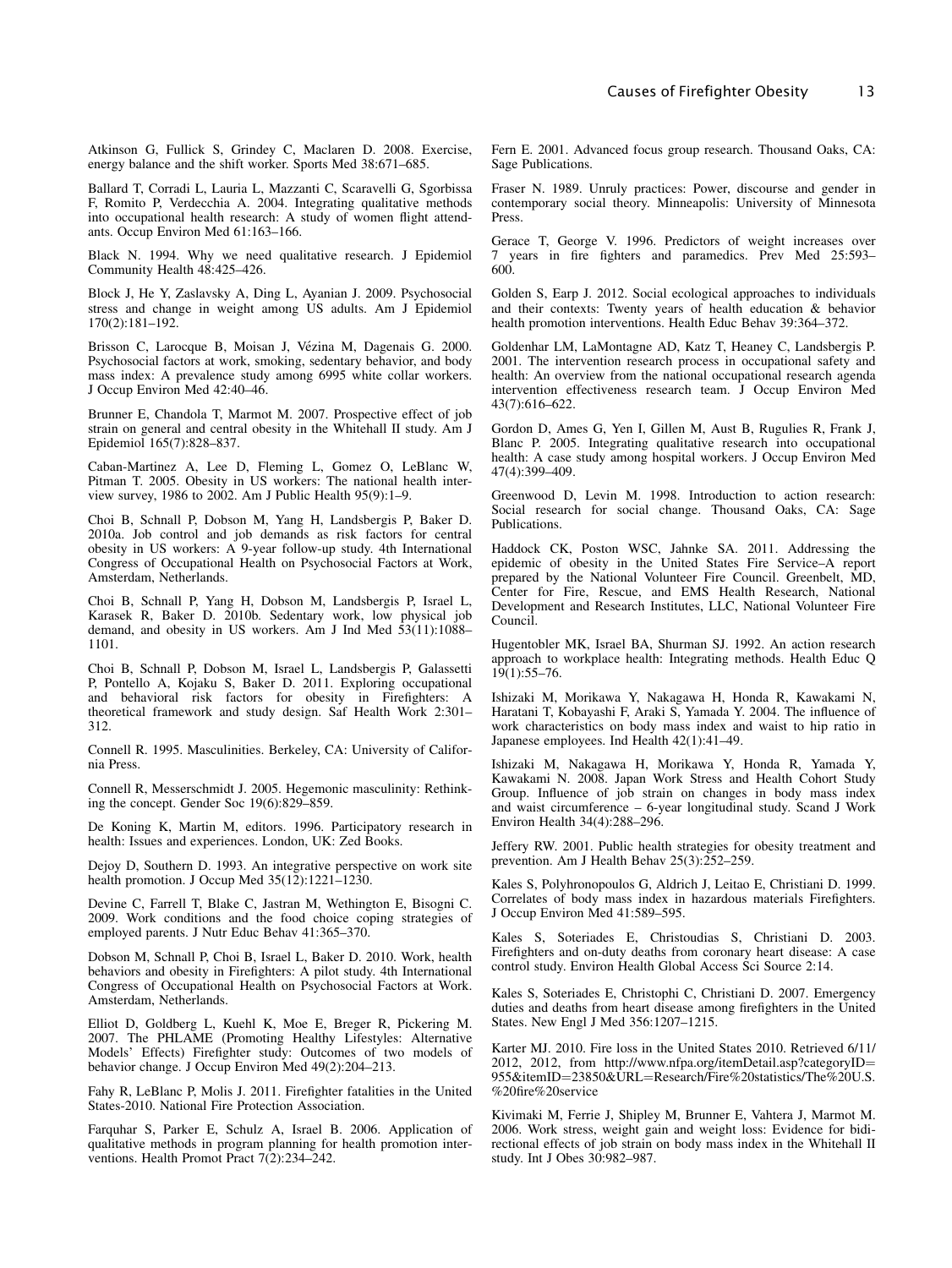Knutson K, Spiegel K, Penev P, van Cauter E. 2007. The metabolic consequences of sleep deprivation. Sleep Med Rev 11:163–178.

Kouvonen A, Kivimäki M, Elovainio M, Pentti J, Linna A, Virtanen M, Vahtera J. 2006. Effort/reward imbalance and sedentary lifestyle: An observational study in a large occupational cohort. Occup Environ Med 63:422–427.

Krueger R, Casey M. 2000. Focus groups: A practical guide for applied research. 3rd edition. Thousand Oaks, CA: Sage Publications.

Lakdawalla D, Philipson T. 2007. Labor supply and weight. J Hum Resour 41:85–116.

LaMontagne A, Keegel T, Louie A, Ostry A, Landsbergis P. 2007. A systematic review of the job stress intervention evaluation literature: 1990–2005. Int J Occup Environ Health 13:268–280.

Landsbergis P. 2009. Interventions to reduce job stress and improve work organization and worker health. In: Schnall P, Dobson M, Rosskam E, editors. Unhealthy work: Causes, consequences, cures New York: Baywood Publishing, Inc.

Laurell A, Noriega M, Martinez S, Villegas J. 1992. Participatory research on workers' health. Soc Sci Med 34(6):603–613.

Lindlof T, Taylor B. 2002. Qualitative communication research methods. 2nd edition. Thousand Oaks, CA: Sage Publications.

MacKinnon DP, Elliot DL, Thoemmes F, Kuehl KS, Moe EL, Goldberg L, Burrell GL, Ranby KW. 2010. Long-term effects of a worksite health promotion program for firefighters. Am J Health Behav 34(6):695–706.

Mergler D. 1987. Worker participation in occupational health research: Theory and practice. Int J Health Serv 17(1):151–167.

Mergler D. 1999. Combining quantitative and qualitative approaches in occupational health for a better understanding of the impact of work-related disorders. Scand J Work Environ Health 25(s4): 54–60.

Moore MD. 2005. Providing leadership between the various generations of the Orange county fire authority. Irvine, CA.

Morgan D, editor. 1993. Successful focus groups: Advancing the state of the art. Newbury Park, CA: Sage Publications.

Morikawa Y, Nakagawa H, Miura K, Soyama Y, Ishizaki M, Kido T, Naruse Y, Naruse Y, Suwazono Y, Nogawa K. 2007. Effect of shift work on body mass index and metabolic parameters. Scand J Work Environ Health 33(1):45–50.

Morikawa Y, Miura K, Sasaki S, Yoshita K, Yoneyama S, Sakurai M, Ishizaki M, Kido T, Naruse Y, Suwazono Y, Higashiyama M H N. 2008. Evaluation of the effects of shift work on nutrient intake: A cross-sectional study. J Occup Health 50:270–278.

Mozaffarian D, Hao T, Rimm EB, Willett WC, Hu FB. 2011. Changes in diet and lifestyle and long-term weight gain in women and men. New Engl J Med 364(25):2392–2404.

Mummery W, Schofield G, Steele R, Eakin E, Brown W. 2005. Occupational sitting time and overweight and obesity in Australian workers. Am J Prev Med 29(2):91–97.

Murphy L, Sauter S. 2004. Work organization interventions: State of knowledge and future directions. Soz-Praventivmed 49: 79–86.

Murphy S, Beaton RD, Pike KC, Johnson LC. 1999. Occupational stressors, stress responses, and alcohol consumption among professional firefighters: A prospective, longitudinal analysis. Int J Stress Manage 6(3):179–196.

Needleman C, Needleman M. 1996. Qualitative methods for intervention research. Am J Ind Med 29:1996.

NIOSH. 2011. What is total Worker<sup>TM</sup> health? Retrieved 2/6/2012, from http://www.cdc.gov/niosh/twh/totalhealth.html

Nishitani N, Sakakibara H, Akiyama I. 2009. Eating behavior related to obesity and job stress in male Japanese workers. Nutrition 25:45– 50.

OCFA. 2011. Orange County Fire Authority 2010 Annual Report.

Ostry A, Radi S, Louie A, LaMontagne A. 2006. Psychosocial and other working conditions in relation to body mass index in a representative sample of Australian workers. BMC Public Health 6:53.

Ranby K, MacKinnon D, Fairchild A, Elliot D, Kuehl K, Goldberg L. 2011. The PHLAME (Promoting Healthy Lifestyles Alternative Models' Effects) Firefighter Study: Testing mediating mechanisms. J Occup Health Psychol 16(4):501–513.

Reskin B. 1988. Bringing the men back in: Sex differentiation and the devaluation of women's work. Gender Soc 7:58–81.

Rosskam E. 2009. Using participatory action research methodology to improve worker health. In: Schnall P, Dobson M, Rosskam E, editors. Unhealthy work: Causes, consequences, cures New York, NY: Baywood.

Rozin P, Hormes JM, Faith MS, Wansink B. 2012. Is meat male? A quantitative multimethod framework to establish metaphoric relationships. J Consum Res 39(3):629–643.

Scheer F, Hilton M, Mantzoros C, Shea S. 2009. Adverse metabolic and cardiovascular consequences of circadian misalignment. Natl Acad Sci 106(11):4453–4458.

Schneider S, Becker S. 2005. Prevalence of physical activity among the working population and correlation with work-related factors: Results from the first German National Health Survey. J Occup Health 47:414–423.

Schonfeld I, Farrell E. 2010. Qualitative methods can enrich quantitative research on occupational stress: An example from one occupational group. In: Ganster D, Perrewé P, editors. Research in occupational stress and wellbeing series. New developments in theoretical and conceptual approaches to job stress. Volume 8. Bingley, UK: Emerald, p 137–197.

Shields M. 2002. Shift work and health. Health Rep 13:11–33.

Smith D. 1987. The everyday world as problematic: A feminist sociology. Boston: Northeastern University Press.

Smith D. 2005. Institutional ethnography: A sociology for people. Walnut Creek, CA: AltaMira Press.

Soteriades ES, Hauser R, Kawachi I, Liarokapis D, Christiani DC, Kales SN. 2005. Obesity and cardiovascular disease risk factors in firefighters: A prospective cohort study. Obes Res 13(10):1750– 1763.

Staley J. 2009. Get firefighters moving: Marketing a physical fitness intervention to reduce sudden cardiac death risk in full-time firefighters. Soc Mark Q 15:85–99.

Stokols D. 1992. Establishing and maintaining healthy environments: Toward a social ecology of health promotion. Am Psychol 47: 6–22.

Stokols D. 1996. Translating social ecological theory into guidelines for community health promotion. Am J Health Promot 10:282– 298.

Strauss A, Corbin JM. 1990. Basics of qualitative research: Grounded theory procedures and techniques. Thousand Oaks, CA: Sage Publications.

Takeyama H, Itani T, Tachi N, Sakamura O, Murata K, Inoue T, Takanishi T, Suzumura H, S. N. 2009. Effects of a modified ambulance